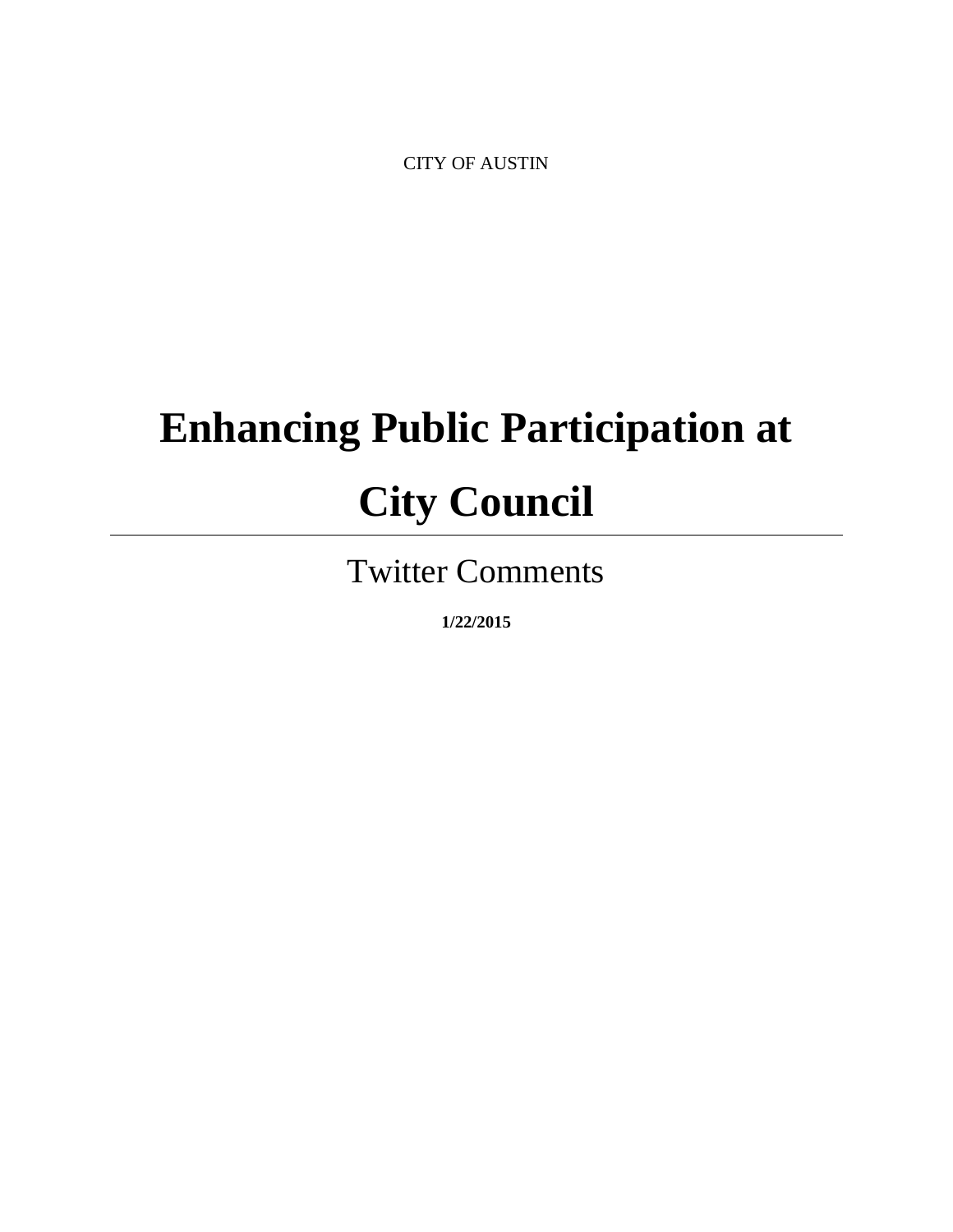# **Expanding Public input**

*Proposed Strategies Include*

- *Expand the usage of technology through interface , expansion of data, the continued use of social media, email use and phone use*
- *Expand interaction between committees council members and community members.*
- *Continue to push for wide community participation in public input meetings*
- *Separate public input from committee decisions*
- *Stand alone zoning meetings*
- *A line item budget*
- *Organize more frequent/shorter meetings*

#### *Summary*

 *The twitter feed revealed overall positive reaction to the proposed and utilized means of public input and are advocating for the continuation of that.*

|                         | #myatxgov Technology needs to interface amongst all City            |
|-------------------------|---------------------------------------------------------------------|
|                         | departments, often the left hand has no idea what the right is      |
|                         | doing                                                               |
| <b>CremaGrande</b>      |                                                                     |
|                         | Pretty much agree with everything @chipr said at #myatxgov          |
|                         | council meeting. Opening up data never did hurt a democracy.        |
| <b>Ivy Le</b>           |                                                                     |
|                         | It wid be mistake to cut city staff out of or limit staffs input to |
|                         | council. They have prof expertise separated from politics.          |
|                         | #myatxgov                                                           |
| <b>Heidi Gerbracht</b>  |                                                                     |
|                         | I support (love) the tele-townhall call in process for testimony.   |
|                         | #myatxgov4                                                          |
| <b>JD</b> Gins          |                                                                     |
|                         | Anyone else feel the irony that while #myatxgov debates             |
|                         | expanding public input, 10 blocks away #txlege works to limit it    |
| <b>Jimmy Flannigan</b>  |                                                                     |
|                         | Kudos to the new #atxcouncil for holding a town hall and taking     |
|                         | questions via social media and by phone. #myatxgov                  |
| <b>Joe Deshotel</b>     |                                                                     |
|                         | The moment #myatxgov's public input is NOT dominated by the         |
|                         | 50+ crowd will be the moment I'll consider downplaying social       |
|                         | media for input.                                                    |
| <b>Julie Montgomery</b> |                                                                     |
|                         | It wld be great to be able to opt in to getting email notice when   |
| <b>Heidi Gerbracht</b>  | certain mtg agendas are posted since there will be so many.         |
|                         |                                                                     |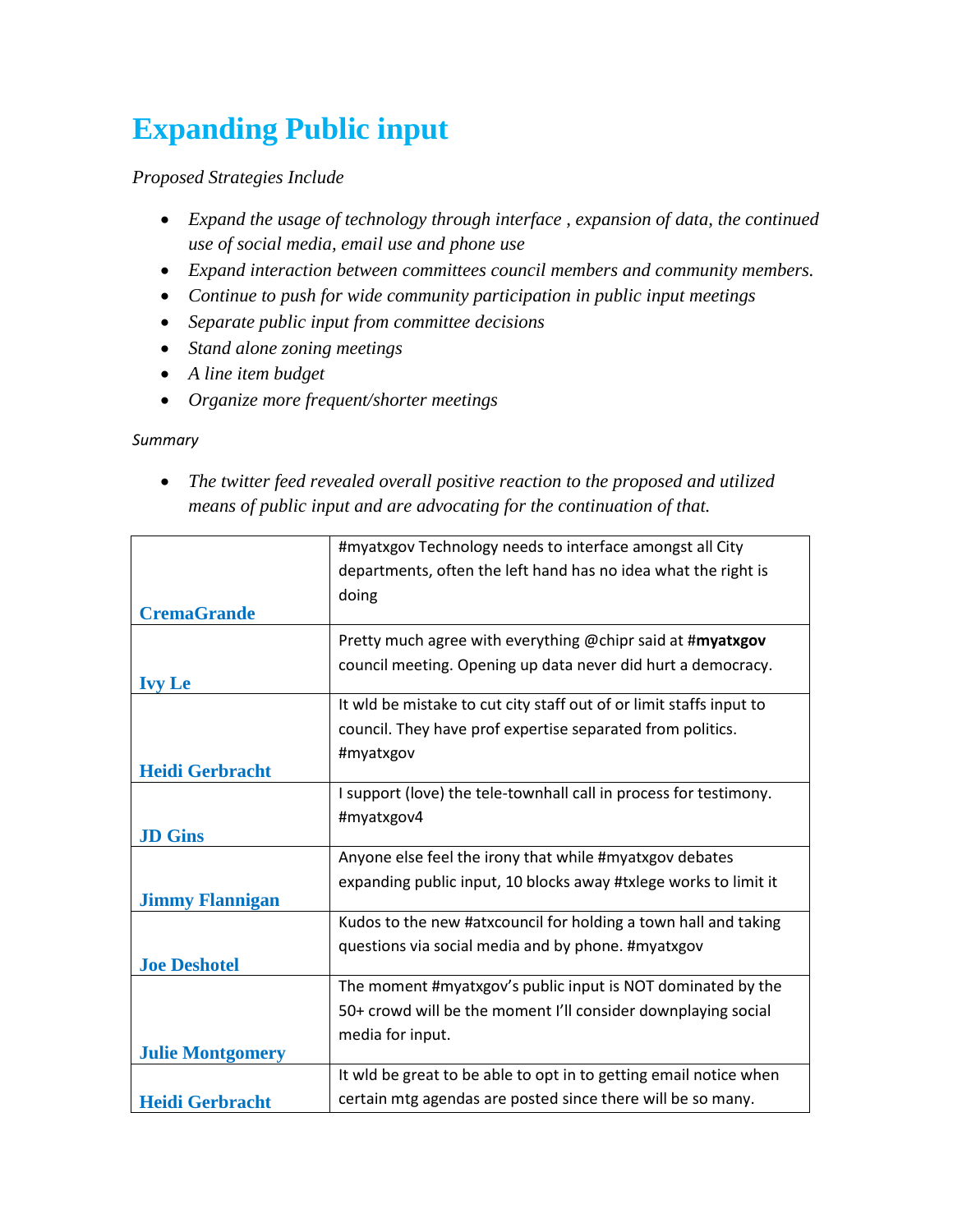|                          | #myatxgov                                                                                                                                              |
|--------------------------|--------------------------------------------------------------------------------------------------------------------------------------------------------|
| <b>Andrei Lubomudrov</b> | I am really so impressed with this new #ATXCouncil tonight. It<br>really feels like change is in the air. #myatxgov                                    |
| <b>Austin Texas</b>      | Town Hall on proposed Council committees has concluded but<br>you can give feedback at http://www.speakupaustin.org, call 3-1-<br>1, or use #myatxgov. |
| <b>Shellee O'Brien</b>   | #myatxgov could win support by showing flow of info between<br>members, committees & communities; not just which direction a<br>petition flows         |
| <b>Andrei Lubomudrov</b> | Truth! MT @JaceDeloney: I'm all for better public input tools, but<br>end of day what matters most is what is done with that input.<br>#myatxgov       |
| <b>Saundra Ragona</b>    | @austintexasgov Consider having district meetings in the district<br>w/ council member to carry back to council #myatxgov                              |
| <b>Marie Acuna</b>       | #myatxgov For the committees listed, didn't see<br>technology/technology innovations. How will this be covered?                                        |
| <b>Austin Texas</b>      | What do you think about the proposed Council committee plan?<br>Watch at http://www.atxn.tv, listen on KAZI FM 88.7 FM or use<br>#myatxgov             |
| <b>Rossana Barrios</b>   | Participating in #myatxgov interactive online opportunity!                                                                                             |
| <b>Stonewall Austin</b>  | use #myatxgov to comment on line NEW COUNCIL at WORK<br>#ATXCouncil                                                                                    |
| <b>Ivy Le</b>            | A brand new @austintexasgov city council coming out of the gate<br>strong tonight! Check out http://SpeakUpAustin.org to give input.<br>#myatxgov      |
| <b>CAN</b>               | Austin considering new committee structure for receiving public<br>input and making decisions #myatxgov                                                |
| <b>Sheppard John C</b>   | 3 minutes goes quickly #myatxgov                                                                                                                       |
| <b>Amos Stoltzfus</b>    | Happy to see many ways to give input to #ATXCouncil!<br>#MyATXGov                                                                                      |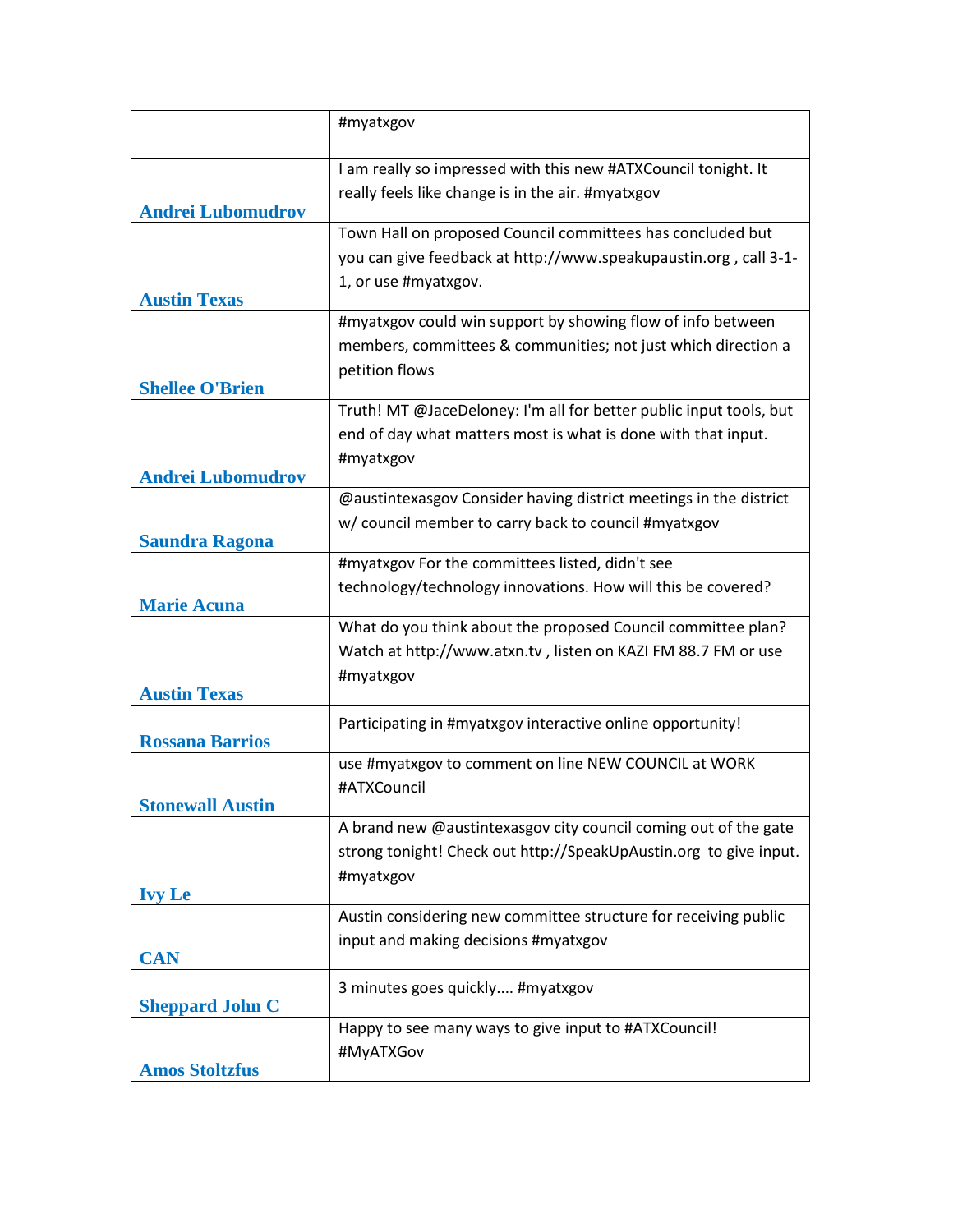|                        | Impressed w/ opportunities for remote participation offered at       |
|------------------------|----------------------------------------------------------------------|
|                        | #myatxgov city council meeting: http://bit.ly/1GDTUNI /cc            |
|                        | @LarrySchooler                                                       |
| <b>Tim Bonnemann</b>   |                                                                      |
|                        | People are already using the call-in comment option at the           |
| <b>Jackie Wang</b>     | #ATXCouncil meeting. I want to see the tweets. #myatxgov             |
|                        | Sprawl/congestion are obstacles to in person engagement. Maybe       |
|                        | #ATXCouncil needs to approve a new land use code? #myatxgov          |
| <b>Amos Stoltzfus</b>  |                                                                      |
|                        | Really impressive and inspiring to hear Austin citizens engaging--in |
|                        | person and remotely! #myatxgov                                       |
| <b>Regina Lawrence</b> |                                                                      |
|                        | #ATXCouncil needs to use tech not only to hear from citizens but     |
| <b>Amos Stoltzfus</b>  | also to make sense of what they're hearing #MyATXGov                 |
|                        | .@austintexasgov Physically packing city hall=activist tradition.    |
|                        | What about written discourse, accessible to average moderates?       |
| <b>Ivy Le</b>          |                                                                      |
|                        | @austintexasgov New committee proposal lacks explicit stage to       |
|                        | review public discourse (news AND blogs, Twitter debates, etc.)      |
|                        | #myatxgov                                                            |
| <b>Ivy Le</b>          | How can we achieve this kind of participation at every meeting?      |
|                        |                                                                      |
| <b>Bruce Lee III</b>   | It's great to see so many here! #myatxgov                            |
|                        | 10-1 council efforts already working! Several #myatxgov tweets       |
|                        | read aloud, then caller sans computer promised to listen to every    |
|                        | meeting.                                                             |
| <b>Ivy Le</b>          |                                                                      |
|                        | I'm the youngest in the room right now at the first #atxcouncil      |
|                        | meeting of the new council, where my @UTAustin students at?          |
| <b>Madeline Krebs</b>  | #myatxgov                                                            |
|                        | I like the idea of more committee hearings, I don't think that       |
|                        | should circumvent public testimony in front of the entire council.   |
|                        | #myatxgov                                                            |
| <b>JD</b> Gins         |                                                                      |
|                        | I like the ideas to avoid regular marathon-length meetings. Okay     |
|                        | to try, realize problems, and iterate. Better than current way.      |
|                        | #myatxgov                                                            |
| <b>Kraft</b>           |                                                                      |
|                        | If someone spoke to a committee they should not be denied the        |
| <b>JD</b> Gins         | right to speak to the entire council. #myatxgov                      |
|                        |                                                                      |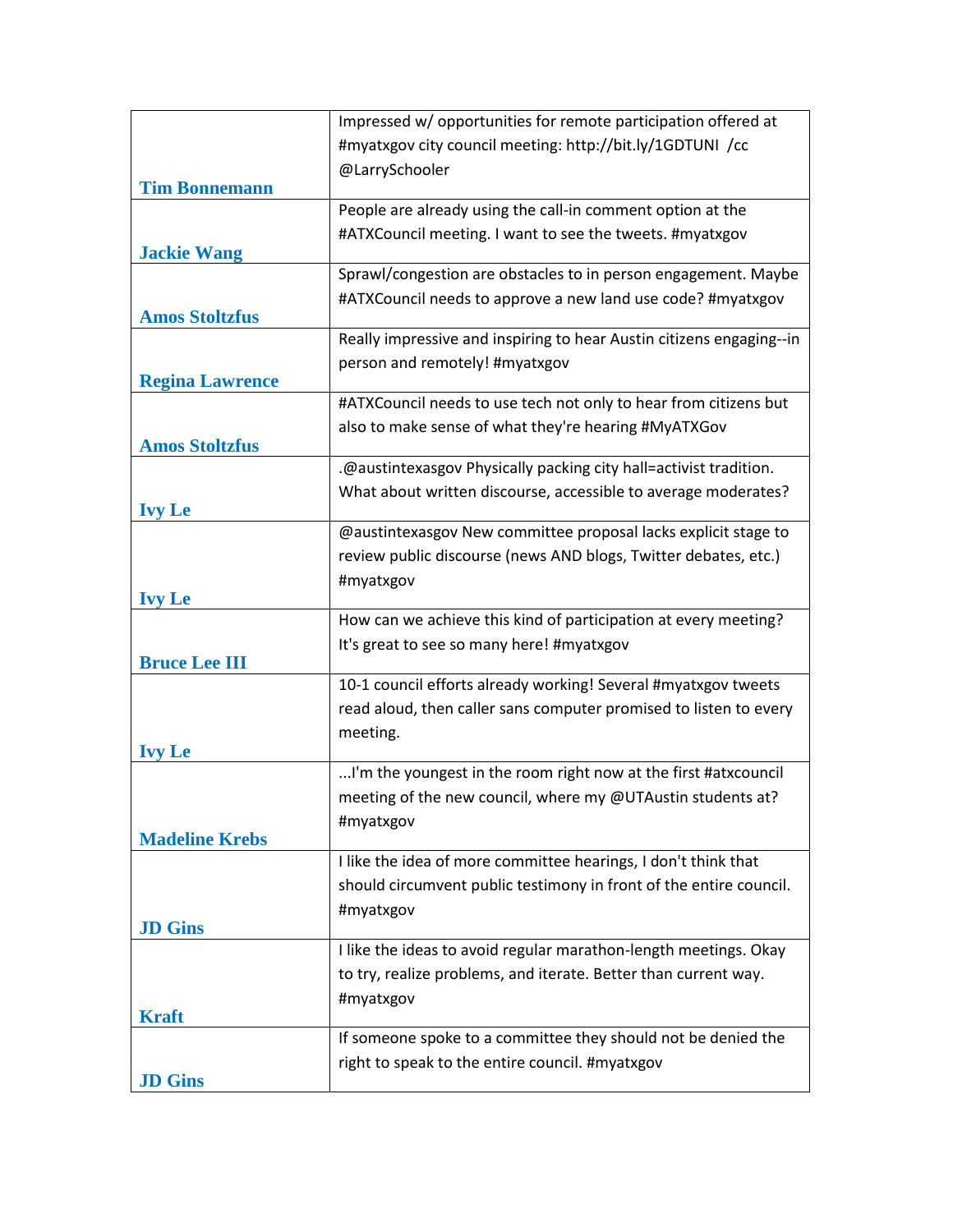|                            | I support the threshold being low (4) for council members being      |
|----------------------------|----------------------------------------------------------------------|
|                            | able to bring agenda items to the entire council. #myatxgov          |
| <b>JD</b> Gins             |                                                                      |
|                            | This is important b/c key decisions that come before the council     |
|                            | already go through the committees process. #myatxgov (However        |
|                            | rarely is there media (or general public) attention until issues are |
|                            | going before the entire council. #myatxgov Most citizen tune into    |
|                            | votes the council makes long after the committee process.            |
|                            | #myatxgov (3/4)The ability to mobilize citizens post the             |
| <b>JD</b> Gins             | committee process should be preserved and easy. #myatxgov            |
|                            | Swift passage through the committee process does not imply full      |
|                            | public vetting or support. #myatxgov                                 |
| <b>JD</b> Gins             |                                                                      |
|                            | I 100% support hold more meetings as a method to reducing the        |
|                            | length of meetings. #myatxgov                                        |
| <b>JD</b> Gins             |                                                                      |
|                            | I support stand alone zoning meetings. #myatxgov                     |
| <b>JD</b> Gins             | In my opinion, goals of Mobility and Land Use are mutually reliant;  |
|                            | hope to see these two committees forged together #myatxgov           |
|                            | #ATXcouncil                                                          |
| <b>GUMBULLY</b>            |                                                                      |
|                            | support (love) the tele-townhall call in process for testimony.      |
|                            | #myatxgov                                                            |
| <b>JD</b> Gins             |                                                                      |
|                            | I support more public input through many of the methods laid out     |
|                            | here. Let's aim for quality and quantity. #myatxgov                  |
| <b>JD</b> Gins             |                                                                      |
|                            | It wid be great to be able to opt in to getting email notice when    |
|                            | certain mtg agendas are posted since there will be so many.          |
| <b>Heidi Gerbracht</b>     | #myatxgov                                                            |
|                            | Email input is more efficient than 3 minute speeches and gives       |
|                            | council time to digest but often no response so we assume not        |
| <b>TakeBack</b>            | read #myatxgov                                                       |
| <b>AustinParks</b>         |                                                                      |
|                            | Suggestion made to have 1 min testimony at full #atxcouncil mttn.    |
|                            | Cites changes/substitutes etc made in committee. #myatxgov           |
| <b>Allison G. Heinrich</b> |                                                                      |
|                            | each committee could have a page on http://speakupaustin.org         |
|                            | to publicly accumulate citizen comments on upcoming agenda           |
|                            | items #myatxgov                                                      |
| <b>Andra Lim</b>           |                                                                      |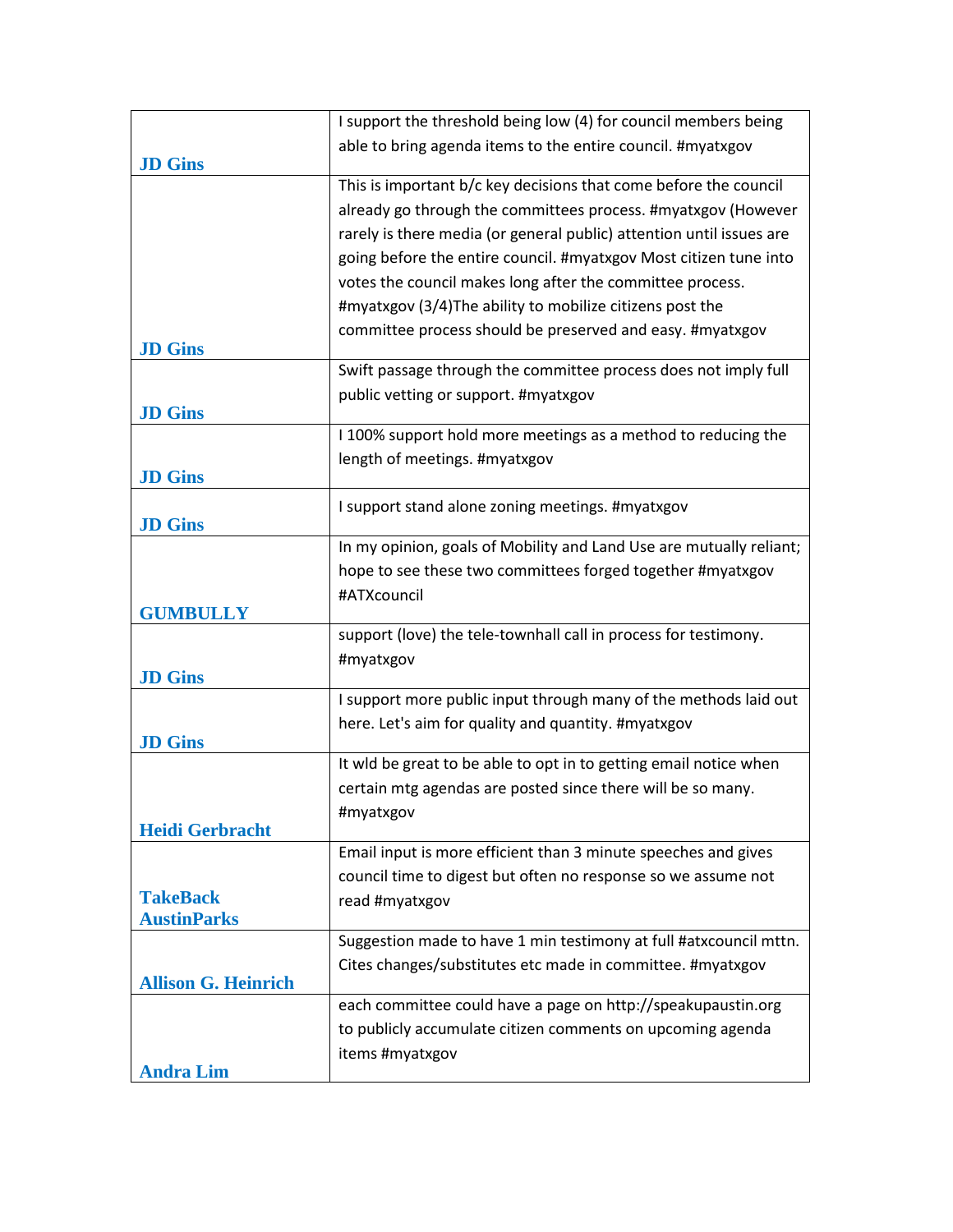|                            | Caller at #atxcouncil mewing says public input should be             |
|----------------------------|----------------------------------------------------------------------|
|                            | separated from final decision by Council. Good idea. #myatxgov       |
| <b>Jay Wiley</b>           |                                                                      |
|                            | #myatxgov Budgets need to be line item budgets, so we can see        |
| <b>CremaGrande</b>         | where our tax dollars are going                                      |
|                            | Going to take a stab at offering my suggestion / thoughts on our     |
|                            | civic engagement process! #myatxgov                                  |
| <b>JD</b> Gins             |                                                                      |
|                            | Not sure I agree no good decisions are ever made in the middle of    |
|                            | the night. Look to the legendary SOS ordinance. #myatxgov            |
| <b>JD</b> Gins             |                                                                      |
|                            | After robust public input that went late into the night, the council |
|                            | caved 2 the will of public & passed this critical ordinance.         |
|                            | #myatxgov                                                            |
| <b>JD Gins</b>             |                                                                      |
|                            | Yall phone ins, recapping twitter, and a poll. What is this          |
| <b>Allison G. Heinrich</b> | madness? Glad to see it! #myatxgov #atxcouncil                       |
|                            |                                                                      |
| <b>Pysops</b>              | Onwards Technocracy! #myatxgov                                       |
|                            | I'm all for better public input tools. They're great. At end of day, |
|                            | though, what matters most is what is done with that input.           |
|                            | #myatxgov                                                            |
| <b>Jace Deloney</b>        |                                                                      |
|                            | Lest we forget that all of the tools on display at tonight's         |
|                            | #myatxgov mtg were used during the Project Connect Central           |
|                            | <b>Corridor Process</b>                                              |
| <b>Jace Deloney</b>        |                                                                      |
|                            | Truth! MT @JaceDeloney: I'm all for better public input tools,       |
|                            | but end of day what matters most is what is done with that input.    |
|                            | #myatxgov                                                            |
| <b>Andrei Lubomudrov</b>   |                                                                      |
|                            | Love neighborhood assoc. too, but most rent. Don't let NAs be the    |
|                            | core of engagement. It's why @nwatx is a leadership group.           |
|                            | #myatxgov                                                            |
| <b>Jimmy Flannigan</b>     |                                                                      |
|                            | 2 comments re: investment in minority business tonight: perfect      |
|                            | example of complex issue suited to written research and              |
| <b>Ivy Le</b>              | discourse. #myatxgov                                                 |
|                            |                                                                      |
|                            | I'd really rather not die just to give that preference. - on lack of |
| <b>Allison G. Heinrich</b> | sidewalk network, buses, etc #myatxgov #atxcouncil                   |
|                            |                                                                      |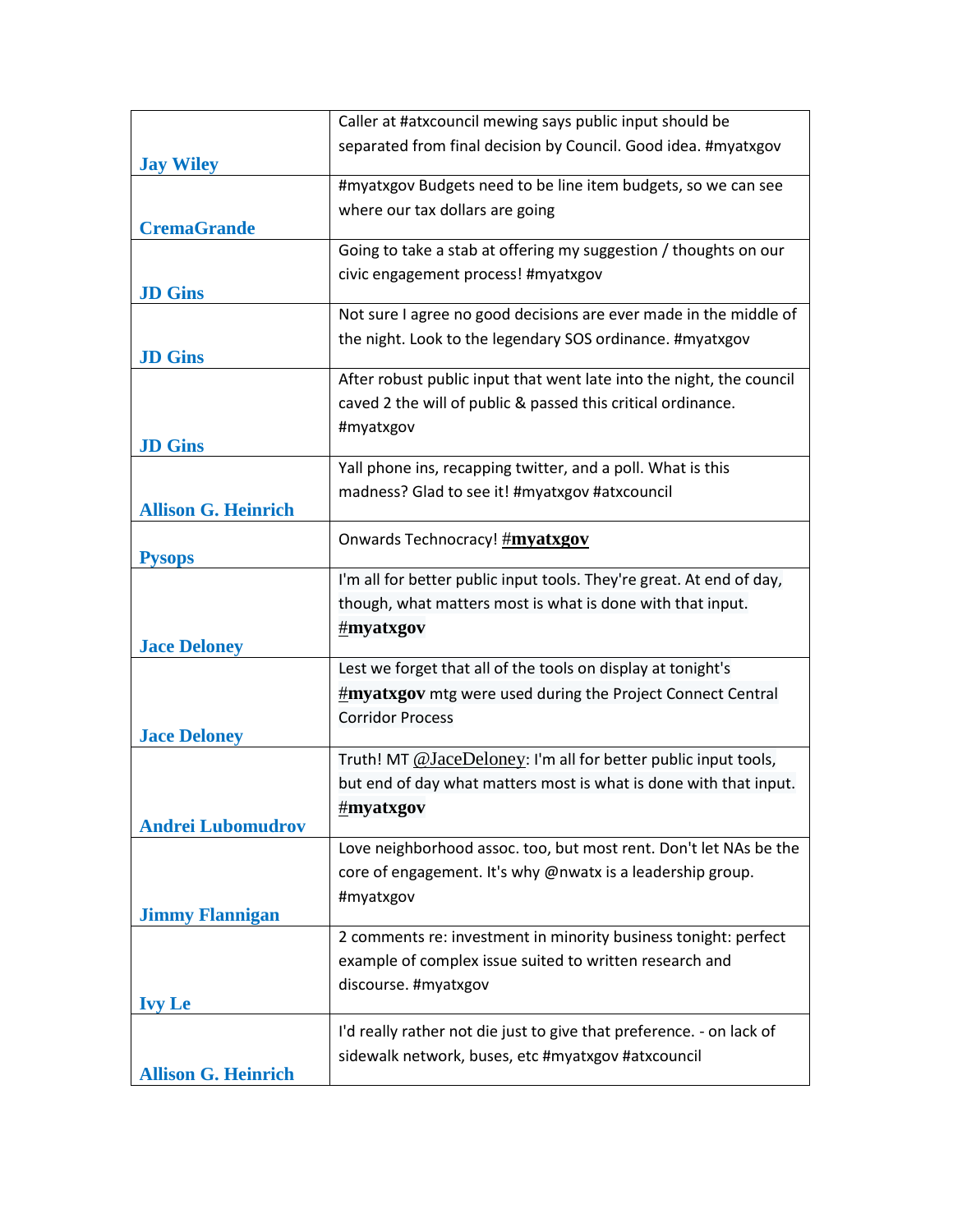| <b>Debmocracy</b>          | lol. love Jennifer McPhail. "rather not die to give that input just a<br>preference." more accessibility! #myatxgov                                |
|----------------------------|----------------------------------------------------------------------------------------------------------------------------------------------------|
| <b>Allison G. Heinrich</b> | Must use print, radio, tv. Use neighborhood newsletters, bulletins,<br>etc. Also use new & social media and listservs. #myatxgov<br>#atxcouncil    |
| <b>Joe Deshotel</b>        | Handicapable citizen asks #atxcouncil members to hold events at<br>accessible venues, near public transportation options. #myatxgov                |
| <b>Allison G. Heinrich</b> | Asking for for, against, and neutral, etc., as options. Ive seen this<br>work fine in other venues & deliberative bodies. #atxcouncil<br>#myatxgov |
| <b>Debmocracy</b>          | good call on "for/against/neutral" being too black and<br>white/develop a 4th choice: "just input". NO LIMITING INPUT to<br>just CMTES! #myatxgov  |
| <b>Susan Lippman</b>       | good call on "for/against/neutral" being too black and<br>white/develop a 4th choice: "just input". NO LIMITING INPUT to<br>just CMTES! #myatxgov  |
| <b>GUMBULLY</b>            | Open Space is also a cross-cutting topic, germane to<br>sustainability/resiliency, yes, but also to land use. Social &<br>environmental #myatxgov  |
| <b>Allison G. Heinrich</b> | Agree exec session on a different day is great. Thinking back to my<br>first time(s) coming to meetings as a J student. #myatxgov<br>#atxcouncil   |
| <b>Debmocracy</b>          | Go Ruby Roa! We need a new way forward with<br>AustinEnergyput it under public utilities! #myatxgov                                                |
| <b>Allison G. Heinrich</b> | Current plea is for better customer service. City departments<br>treating folks better when they need help. #atxcouncil #myatxgov                  |
| <b>Allison G. Heinrich</b> | There will always be a place to skeptics at #atxcouncil. -<br>@AdlerForAustin #myatxgov                                                            |
| <b>Allison G. Heinrich</b> | @Debmocracy Im in @PedernalesCoop now. Only had<br>@austinenergy for a year, never had to deal with customer<br>service. #myatxgov #atxcouncil     |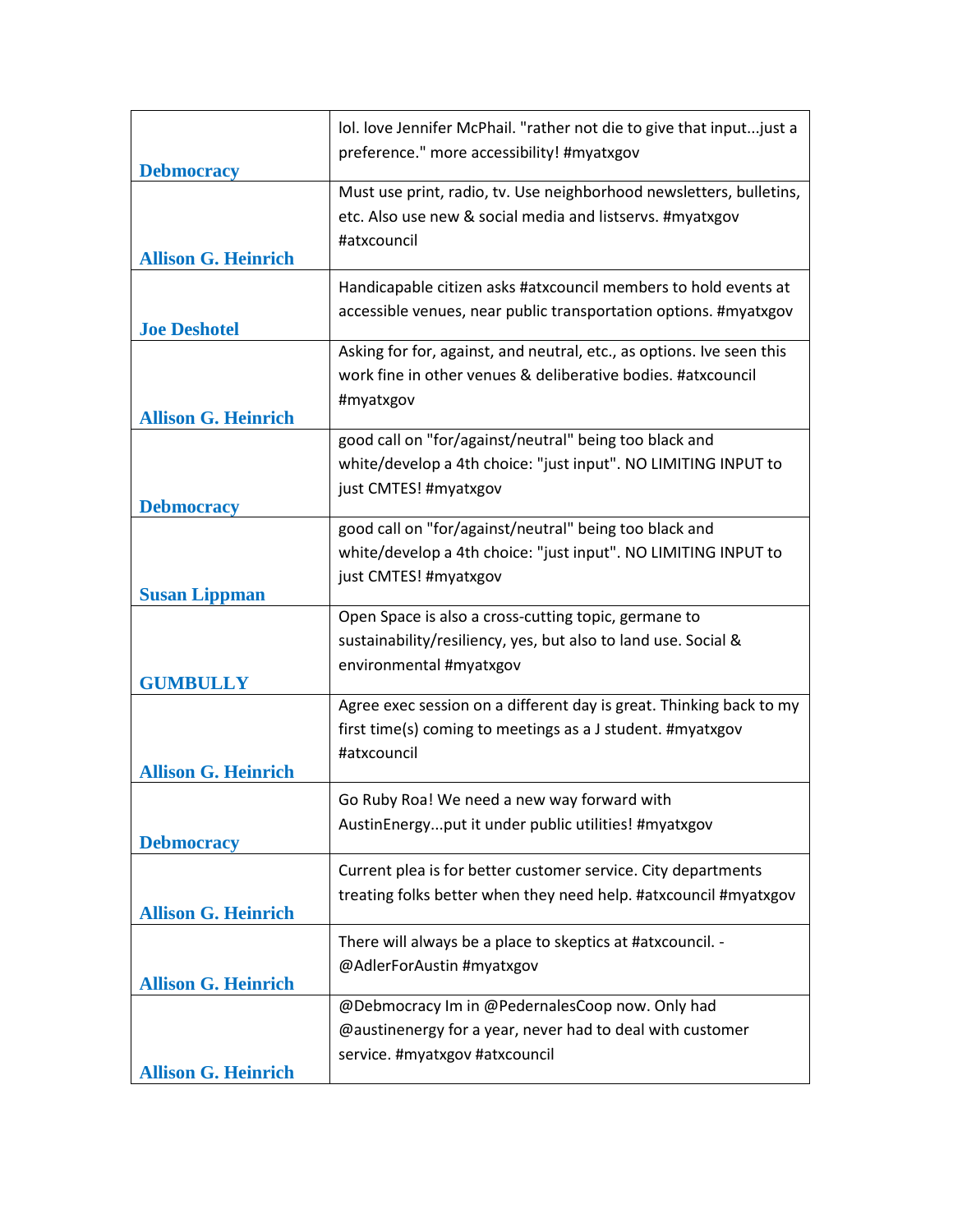| <b>Chip Rosenthal</b>      | @jdatx Agreed. @openaustin is advocating improved agendas and<br>notification features. #myatxgov                                                |
|----------------------------|--------------------------------------------------------------------------------------------------------------------------------------------------|
| <b>Allison G. Heinrich</b> | More ways we do outreach the more folks we reach and more<br>backgrounds/ media, etc., consumption types we will cover.<br>#myatxgov #atxcouncil |
| <b>Brendan</b>             | @UrbanHaiku @austintexasgov I guess we'll just have to start a<br>revolution #myatxgov                                                           |
| <b>Allison G. Heinrich</b> | Must partner with Round Rock, Leander, and AISD, etc., schools if<br>we go that route. #myatxgov #atxcouncil                                     |
| <b>NewWayForward</b>       | Why does Austin Energy need two Chief Information Officers? Is<br>this what is meant by Best Managed City? #myatxgov                             |
| .ID Gins                   | It's not a myth #myatxgov                                                                                                                        |

## **Youth Participation**

*Proposed strategies include*

- *Incentivizing the younger generation to participate in the City Council and attend public input meetings.*
- *Holding public input meetings at local universities to allow accessibility to youth who desire to attend.*
- *Discuss engagement in schools to culminate public engagement from a young age*

*Summary*

 *Many noticed that there was an absence of youth at the community meeting as well as an overall lack of youth participation in the community.* 

| <b>Brendan</b> | I think the younger generation needs an incentive to<br>participate in City Council. Civic duty and general interest<br>isn't enough. #myatxgov                      |
|----------------|----------------------------------------------------------------------------------------------------------------------------------------------------------------------|
|                | @ bemarsh Young Austinities $\langle 3 \rangle$ this city, but maybe don't<br>know how to participate or don't realize how<br>@austintexasgov affects QOL. #myatxgov |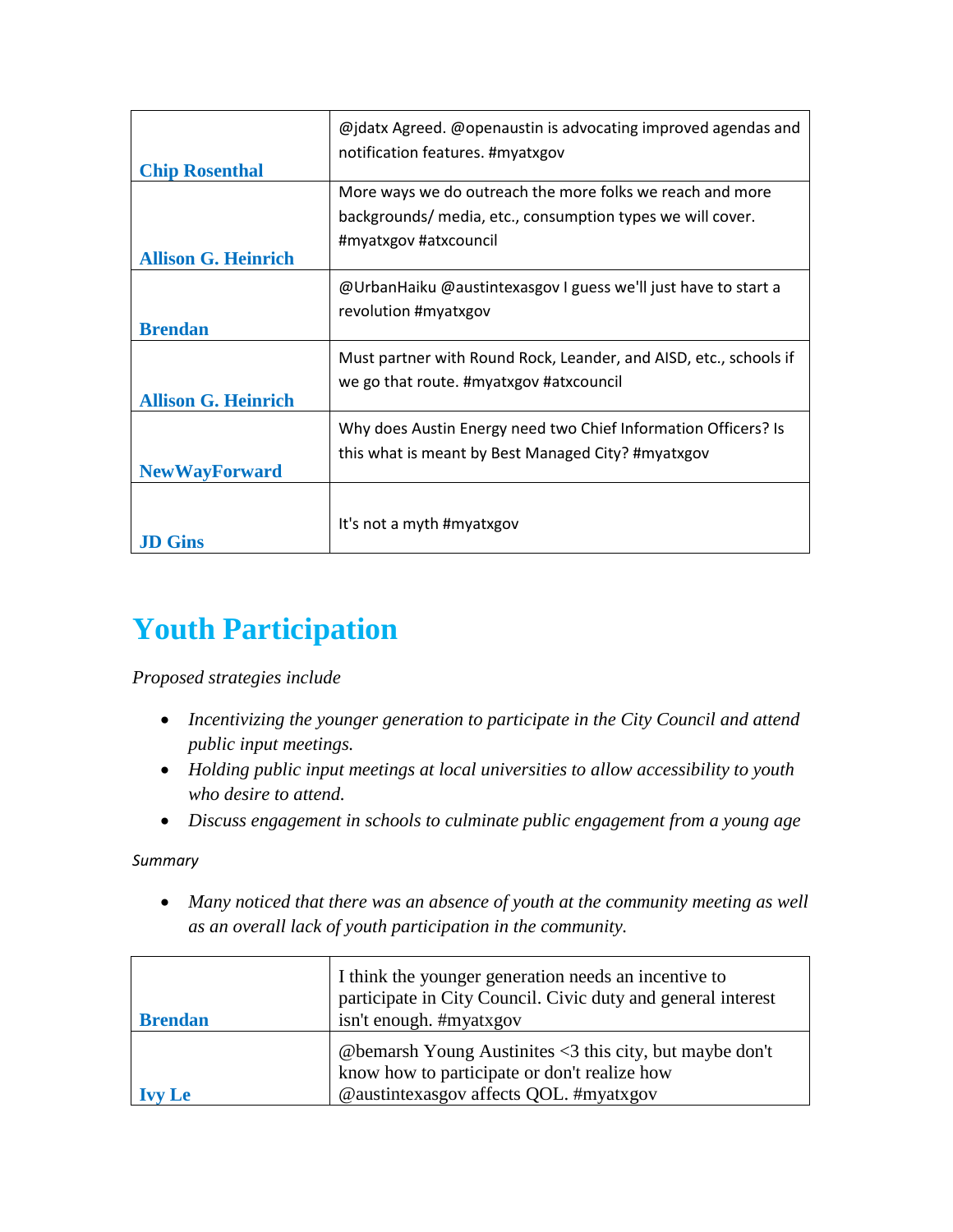| <b>Debmocracy</b>          | Casar fist-bumps Troxclair for her shout out to them being<br>youngest councilmembers ever/desire to engage youth of<br>ATX #myatxgov             |
|----------------------------|---------------------------------------------------------------------------------------------------------------------------------------------------|
| <b>Ivy Le</b>              | .@impactnews_cta I'm "that tweeter."<br>@EllenforAustin/@GregorioCasar hopefully just a start to<br>significant young participation in #myatxgov. |
| <b>Ivy Le</b>              | .@bemarsh We gotta recruit @juliamontgomery who<br>@Oraatx1 just thanked for "representing the young people"<br>at tonight's #myatxgov mtg. :)    |
| <b>Chip Rosenthal</b>      | @madelinekrebs several UT LBJ students came to support<br>the @openaustin input #myatxgov                                                         |
| <b>Allison G. Heinrich</b> | I feel like there is a way via speaking engagement etc to do more<br>in schools to engage kids early. #myatxgov #atxcouncil                       |

## **Committees**

### *Proposed strategies include*

- *Maintain the technology committee*
- *Support the Community Engagement Task Force*
- *Support stand alone Social Justice committee or integrate social justice into standing committees.*

#### *Summary*

 *Community members are concerned about losing the Technology Committee and with being able to interact with all committee agendas. Furthermore wide discussion over the social justice committee occurred on the twitter feed.* 

| <b>Daniel Reyes</b> | #myatxgov How will people get selected to be on a standing<br>committee? |
|---------------------|--------------------------------------------------------------------------|
|                     |                                                                          |
|                     | @austintexasgov Will there be any Council related                        |
|                     | committee meeting that won't be open to the public?                      |
| <b>Drew Arnold</b>  | #myatxgov                                                                |
|                     | The prioritization of the committee process could have the ill           |
|                     | effect of empowering city hall insiders who track                        |
| <b>JD Gins</b>      | committees. #myatxgov                                                    |
|                     | @austintexasgov Want to see the Emerging Tech committee                  |
| <b>Drew Arnold</b>  | remain. The backbone of enhanced #civicengagement is                     |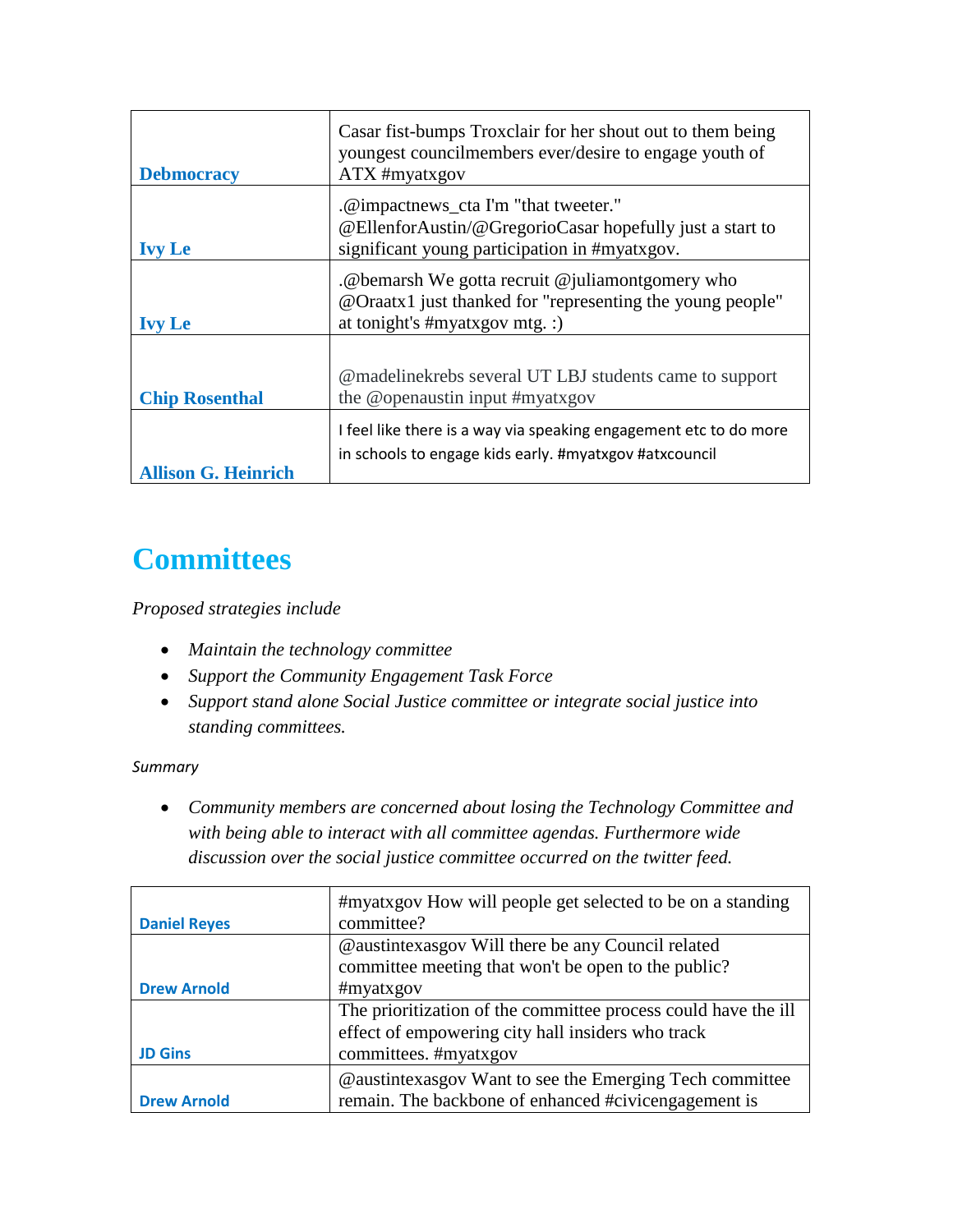|                             | emerging tech. #myatxgov                                                                                                                         |
|-----------------------------|--------------------------------------------------------------------------------------------------------------------------------------------------|
| <b>Jackie Wang</b>          | #myatxgov Community Engagement Task Force! What's the<br>plan with that and how will you encourage students to<br>participate?                   |
|                             | each committee could have a page on                                                                                                              |
|                             | http://speakupaustin.org to publicly accumulate citizen                                                                                          |
| <b>TakeBack AustinParks</b> | comments on upcoming agenda items #myatxgov                                                                                                      |
|                             | @jdatx Social justice is really an issue that shd be woven                                                                                       |
|                             | throughout HHS, housing, planning, mobility, econ dev, pub                                                                                       |
| <b>Julie Montgomery</b>     | safety, etc #myatxgov                                                                                                                            |
| <b>Allison G. Heinrich</b>  | Speaker from @workersdefense on need for language access.<br>Ppl can communicate w/#atxcouncil but also be able to<br>understand mttn. #myatxgov |
|                             | The tweets don't lie. Social justice stand-alone committee is                                                                                    |
| <b>Democracy</b>            | what the ppl want Council! :-) #myatxgov                                                                                                         |
|                             | Also concern brought up that committees can kill bills. I                                                                                        |
|                             | thought there was a bypass via x no of councilmembers.                                                                                           |
| <b>Allison G. Heinrich</b>  | #myatxgov #atxcouncil                                                                                                                            |
|                             | CM Casar says social justice should be seen in every                                                                                             |
| <b>Allison G. Heinrich</b>  | committee. #myatxgov #atxcouncil                                                                                                                 |
|                             | Yes! "I would like to see social justice represented in every                                                                                    |
| <b>Gumbully</b>             | one of these committees" @GregorioCasar #myatxgov                                                                                                |
|                             | Roy Waley bringing it home: AE not a sep. 4 member                                                                                               |
|                             | cmte/replace it with SOCIAL JUSTICE cmte!!! Have I told u                                                                                        |
| <b>Debmocracy</b>           | lately I love u Roy? #myatxgov                                                                                                                   |
|                             | Not sure I think social justice should be linked to health and                                                                                   |
| <b>JD Gins</b>              | human service committee. It should stand alone. #myatxgov                                                                                        |
|                             | #myatxgov I agree, social justice should not fall under human                                                                                    |
|                             | services. Social justice/human rights should have their own                                                                                      |
| <b>Daniel Reyes</b>         | committee.                                                                                                                                       |
|                             | Ruby, Carol and Roy make great point about utilities in one                                                                                      |
| <b>NewWayForward</b>        | committee. AE manages billing system for all the city<br>utilities.#myatxgov                                                                     |
|                             |                                                                                                                                                  |
| <b>Andrei Lubomudrov</b>    | It's no easy task to give an important issue the focus its due<br>without compartmentalizing it. #myatxgov                                       |
| <b>Daniel Reyes</b>         | #myatxgov Human Rights committee to work to defending<br>the rights of people and upholding their dignity                                        |
|                             | The ability to track $13(?)$ committees agendas is difficult and                                                                                 |
|                             | not something a majority of citizens are able to do.                                                                                             |
| <b>JD Gins</b>              | #myatxgov                                                                                                                                        |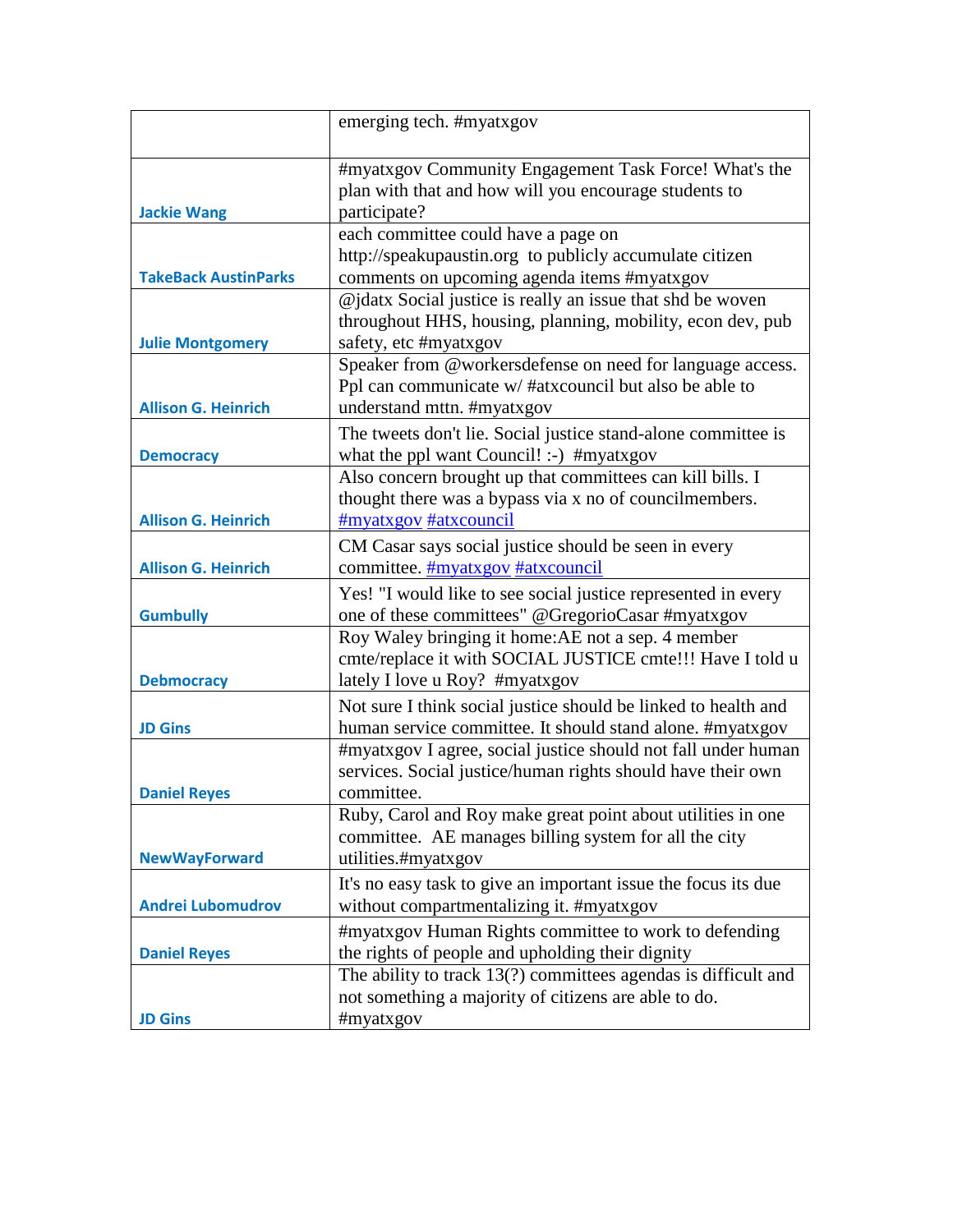## **General Meeting Comments**

## *Summary*

 *The following tweets reflect positive comments made about the meeting overall as well as tweets informing community members about the public input meeting.* 

| <b>Austin HSEM</b>         | #ATXCouncil wants to see more of YOU at City HallFind<br>out more and voice your opinion now: http://ow.ly/HsTqL<br>#MyATXGov                 |
|----------------------------|-----------------------------------------------------------------------------------------------------------------------------------------------|
| <b>ATX Mobility Depts.</b> | Hey, #Austin! Be heard! Tell #ATXCouncil what you think<br>of its new proposal for Council Mtgs./Committees:<br>http://ow.ly/HsUR9 #MyATXGov  |
| <b>Austin Texas</b>        | Your time matters so tell us how #ATXCouncil 's new<br>meeting structure fits into your schedule:<br>http://ow.ly/HsL1a #MyATXGov             |
| <b>Change Austin</b>       | Your time matters so tell us how #ATXCouncil 's new<br>meeting structure fits into your schedule: #MyATXGov:<br>Your http://dlvr.it/87s0kw    |
| <b>Austin Texas</b>        | Your voice mattersso tell #ATXCouncil what you think of<br>its new plan for Council Mtgs http://ow.ly/HsL6D Share/RT<br>using #MyATXGov       |
| <b>Mike Dominguez</b>      | Your voice mattersso tell #ATXCouncil what you think of<br>its new plan for Council Mtgs http://ow.ly/HsL6D via<br>@austintexasgov #MyATXGov  |
| <b>Change Austin</b>       | Your voice mattersso tell #ATXCouncil what you think of<br>its new plan for Council Mtgs Share/RT using<br>#MyATXGov: http://dlvr.it/88GBGX   |
| <b>ATX Mobility Depts.</b> | #ATXGov belongs to YOU. Join in and tell #ATXCouncil<br>what you think of its new plan for meeting structure:<br>http://ow.ly/HsTmE #MyATXGov |
| <b>Austin Texas</b>        | Do shorter, more frequent #ATXCouncil meetings better fit<br>your schedule? Tell us!: http://ow.ly/HsLr3 #MyATXGov                            |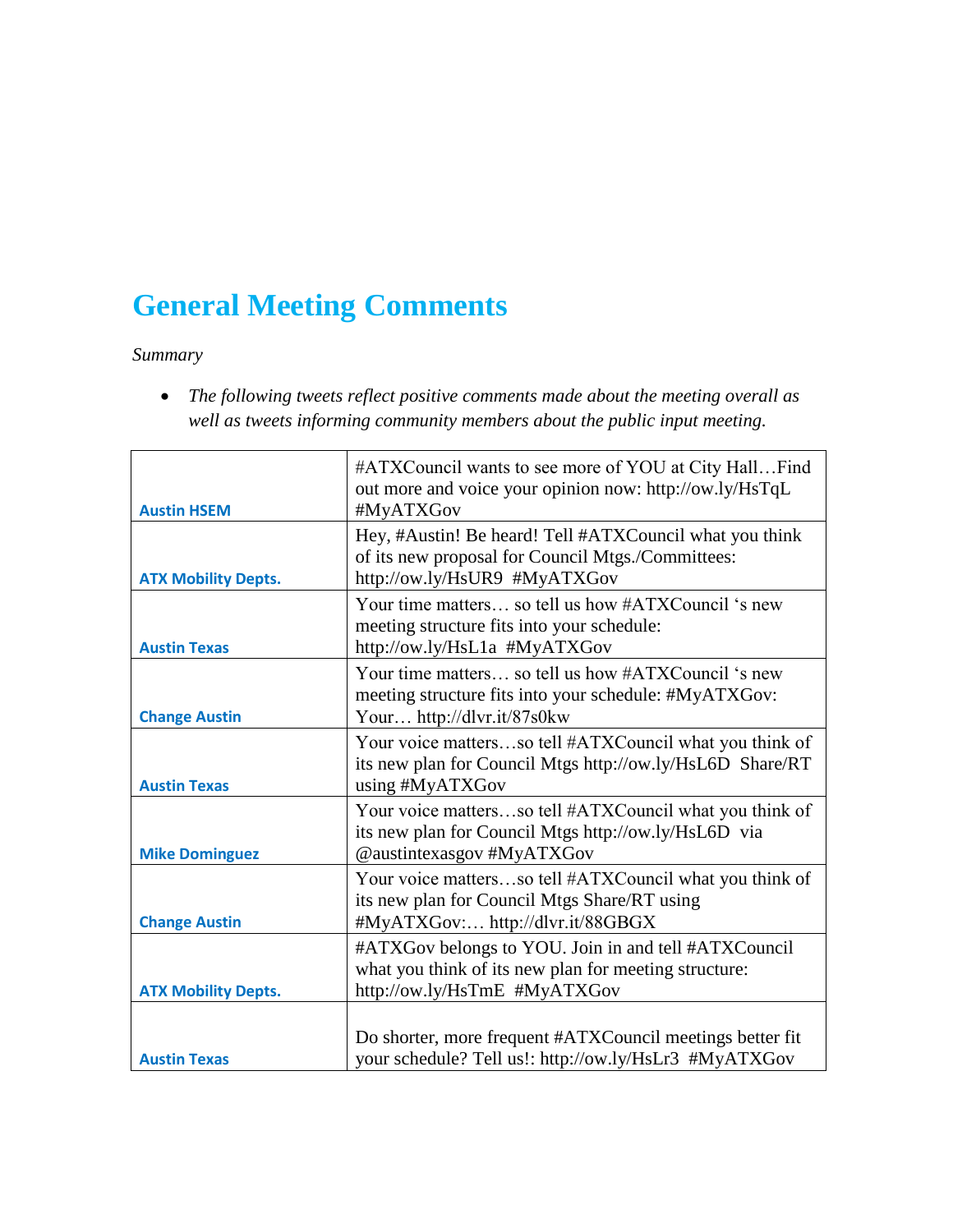| <b>Change Austin</b>         | Do shorter, more frequent #ATXCouncil meetings better fit<br>your schedule? Tell us!: #MyATXGov: Do shorter, more<br>http://dlvr.it/88t3NV                     |
|------------------------------|----------------------------------------------------------------------------------------------------------------------------------------------------------------|
| <b>Laurie Felker Jones</b>   | Looking forward to learning more about the<br>#publicengagement task force proposed by #myatxgov                                                               |
| <b>SRCC Austin</b>           | Share your ideas in person @ City Hall or tweet in using<br>#myatxgov. Also join the #speakupaustin discussion here:<br>http://tinyurl.com/o7amset             |
| <b>Austin Texas</b>          | No plans this Thursday night? Come tell #ATXCouncil your<br>thoughts on its new proposal for mtgs. structure<br>http://ow.ly/HI9GK #MyATXGov                   |
| <b>Austin Texas</b>          | New #ATXCouncil may change how it makes decisions that<br>affect you Join the conversation:<br>http://ow.ly/HITox #MyATXGov                                    |
| <b>ATX Mobility Depts.</b>   | Do shorter, more frequent #ATXCouncil meetings better fit<br>your schedule? Tell us!: http://ow.ly/HsTgt #MyATXGov                                             |
| <b>TakeBack AustinParks</b>  | City staff would need to engage citizens for input as more<br>than formality $\&$ not AFTER the decisions made #myatxgov                                       |
| <b>TakeBack AustinParks</b>  | Can we trust City staff to filter citizen input to Council after<br>documented attempt to keep public in dark for<br>@TownLakePark vote? #myatxgov             |
| <b>TakeBack AustinParks</b>  | Would like to see Council take leadership rather than just<br>following staff lead. Make arrows go both ways eg Council<br>$\langle - \rangle$ Staff #myatxgov |
| <b>Austin Public Library</b> | Hey, #Austin! Be heard! Tell #ATXCouncil what you think<br>of its new proposal for Council Mtgs./Committees:<br>http://ow.ly/HJnYQ #MyATXGov                   |
| <b>Open Austin</b>           | We're concerned that the #atxcouncil public engagement<br>proposal eliminates tech committee.<br>http://www.austintexas.gov/myatxgov #myatxgov                 |
| <b>KUT Austin</b>            | Those who've felt left out of city council's decision-making<br>can now voice their views online or by phone:<br>http://kutne.ws/1ySw6BW #myatxgov             |
| <b>Open Austin</b>           | We're going to #myatxgov public hearing to speak in favor of<br>creating a Technology & Civic Data committee.<br>http://www.austintexas.gov/myatxgov           |
| <b>A. Strauss Institute</b>  | Share your thoughts with new #ATX council tonight at a<br>Town Hall led by @AStraussInst fellow @LarrySchooler<br>#myatxgov                                    |
| <b>Monica Loera Sanchez</b>  | if u can't make tonight's town hall, then provide ur feedback<br>here! City council is listening! #myatxgov                                                    |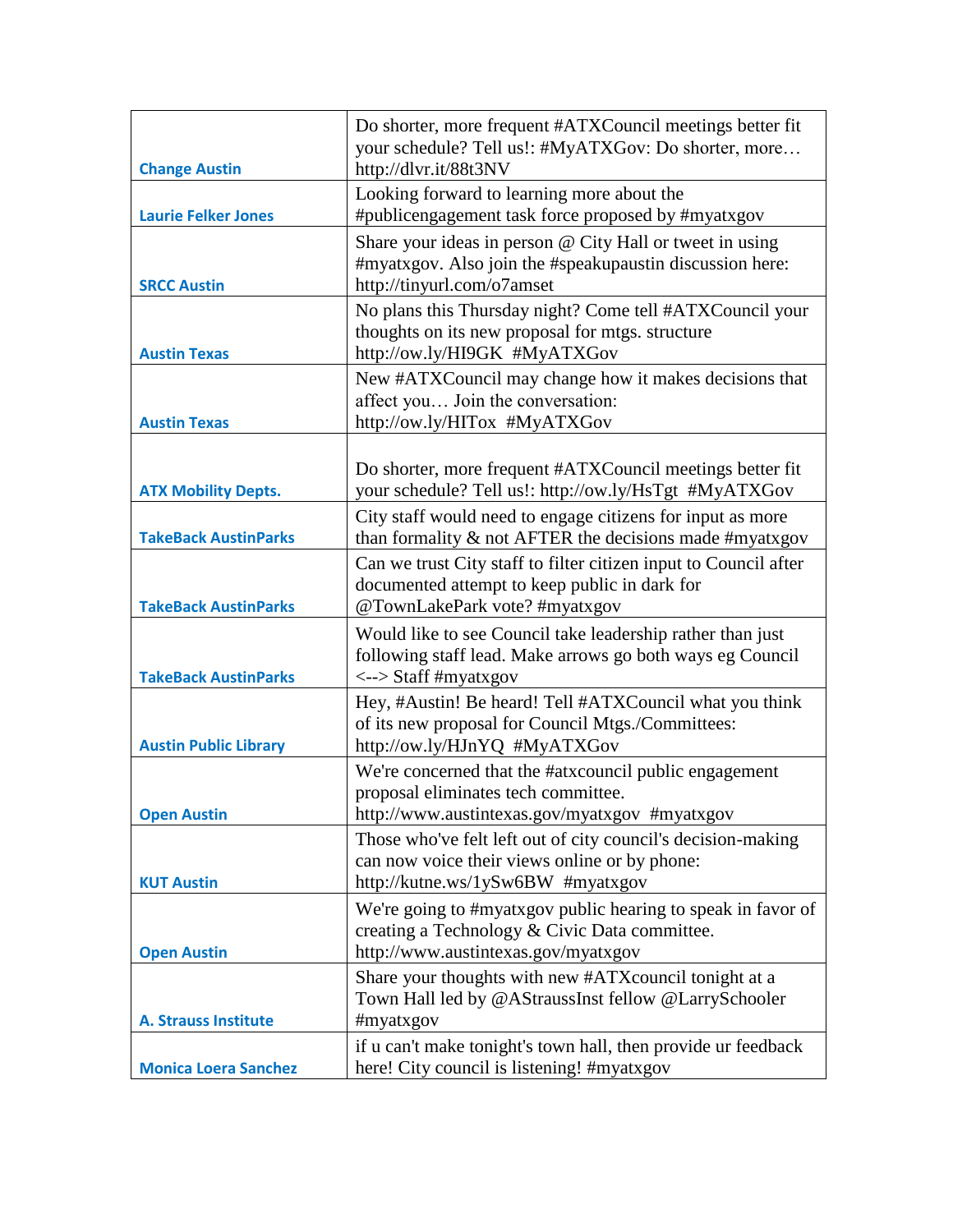|                             | Hey, #Austin! Be heard! Tell #ATXCouncil what you think<br>of its new proposal for Council Mtgs./Committees:                                         |
|-----------------------------|------------------------------------------------------------------------------------------------------------------------------------------------------|
| <b>Watershed Protection</b> | http://ow.ly/HEkY8 #MyATXGov                                                                                                                         |
| <b>Joseph Caterine</b>      | More people filing in, slowly but surely #myatxgov                                                                                                   |
| <b>KUT Austin</b>           | Starting tonight there are new ways to communicate with the<br>city council & mayor. Find out more here:<br>http://kutne.ws/1BN5YZQ #myatxgov        |
|                             | @austintexasgov @AustinWatershed #MyATXGov                                                                                                           |
| <b>Eric Hegwer</b>          | #meetingsaboutmeetings                                                                                                                               |
| <b>Austin Texas</b>         | To participate in tonight's Council discussion, call 888-400-<br>1932, en Espanol 888-400-9342, or use #myatxgov,<br>http://speakupaustin.org, 3-1-1 |
|                             | Discussion of Public Engagement plan about to start                                                                                                  |
| <b>Joseph Caterine</b>      | #myatxgov                                                                                                                                            |
| <b>Ann Eaton</b>            | #ATXCouncil #myatxgov                                                                                                                                |
| <b>Shellee O'Brien</b>      | Current count of how many times the live feed has died on<br>me: 3. Important to know shortcomings of these channels too<br>#myatxgov                |
| <b>Jospeph Caterine</b>     | People at home interested in participating in the discussion<br>can call 8884401932 or can leave a message with 3-1-1<br>#myatxgov                   |
| <b>Jeff Stensland TWCN</b>  | #atxcouncil discussion is underway. Follow along on<br>Channel 6. Tweet #myatxgov                                                                    |
| <b>Ann Eaton</b>            | Live poll at the Council Town Hall! #MyATXGov My City<br>rocks!                                                                                      |
|                             |                                                                                                                                                      |
| <b>JD Gins</b>              | Good lucky yall. Yall look great on channel 6. And thank you<br>for this transparent and engaging process process. #myatxgov                         |
| <b>Jackie Wang</b>          | Tweet #myatxgov to participate in tonight's #ATXCouncil<br>discussion!                                                                               |
| <b>Ivy Le</b>               | Not nearly enough young people at the @austintexasgov<br>special called city council meeting tonight. Why is that?<br>#myatxgov                      |
| <b>JD</b> Gins              | Watching the ATX council planning meeting at home on<br>channel 6. #myatxgov                                                                         |
| <b>CAN</b>                  | Mayor Adler will appoint Council Members to new Council<br>Subcommittees #myatxgov                                                                   |
| <b>Leticia Molina</b>       | #myatxgov                                                                                                                                            |
|                             | I just love my city tonight even more than I did yesterday!                                                                                          |
| <b>Tina Cannon</b>          | #atxcouncil #myatxgov                                                                                                                                |
| <b>Regina Lawrence</b>      | nice shout out from a caller to @LarrySchooler and<br>#myatxgov: "This is the best thing that ever happened to                                       |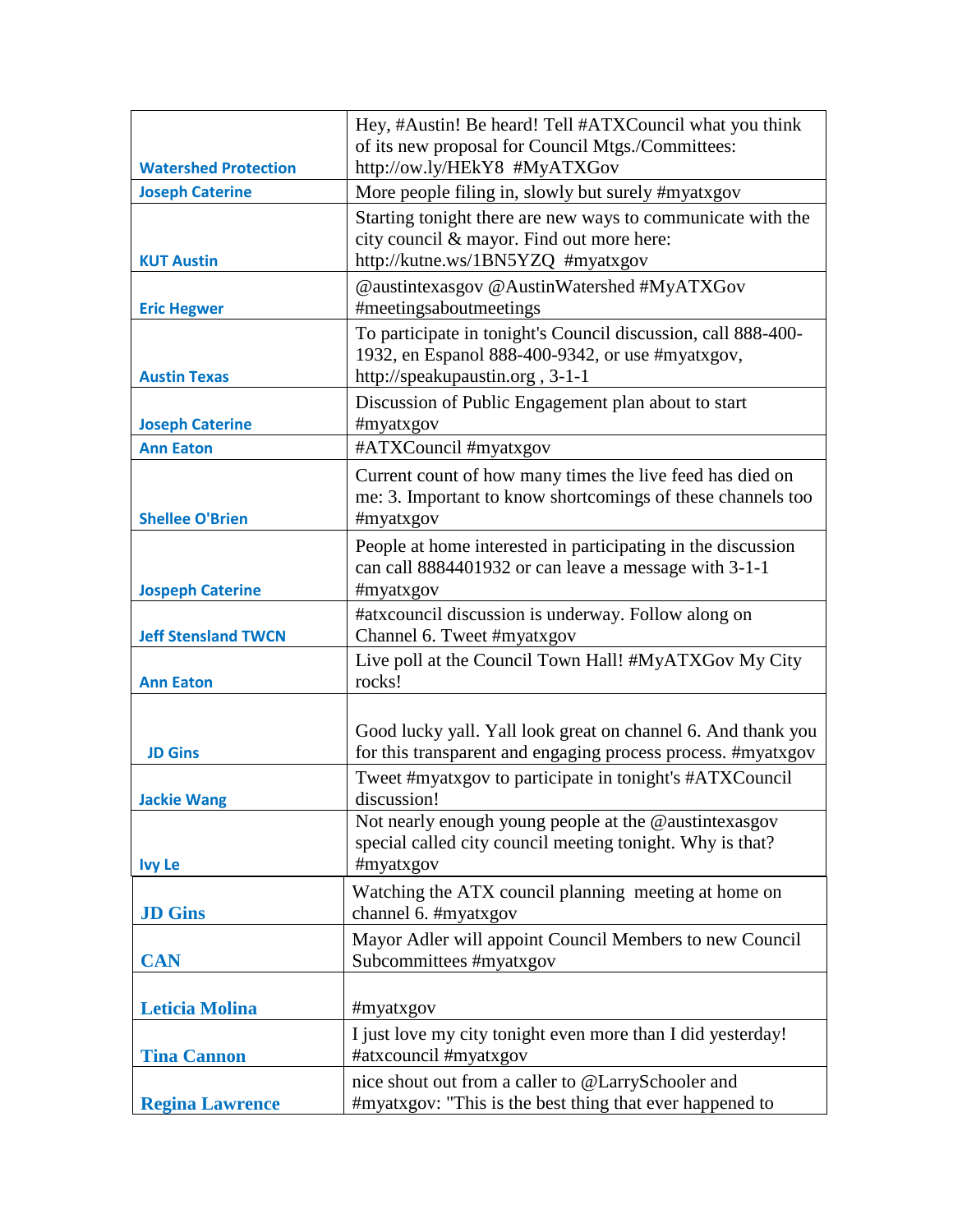|                             | Austin"                                                                                                                                            |
|-----------------------------|----------------------------------------------------------------------------------------------------------------------------------------------------|
| <b>Stonewall Austin</b>     | Democracy at work #myatxgov                                                                                                                        |
| <b>Denny for District 5</b> | Citizen Engagement #myATXgov #ATXcouncil<br>#NewWayForward http://fb.me/7o5s64lpK                                                                  |
| <b>Debmocracy</b>           | @chipr speaking truth at City Hall if the TX lege can have a<br>working notification system, #myatxgov can!                                        |
| <b>Nik Hadjigeorge</b>      | @chipr speaking on behalf of @openaustin to the<br>#ATXCouncil #myatxgov                                                                           |
| <b>Rossana Barrios</b>      | @HGerbracht: I'm watching #myatxgov #ATXCouncil live.<br>Very interesting options for #citizen_engagement processes.                               |
| <b>Sheppard John C</b>      | this format is informative $\&$ also entertainingit's like old<br>TWCch.6 meets the ch.10 publicaccess channel w/ a twist of<br>@twitter #myatxgov |
| <b>Sheppard John C</b>      | permuatations and combinations, math is fun #myatxgov<br>#atxcouncil                                                                               |
| <b>Julie Montgomery</b>     | Is this the first time this #ATXCouncil has heard from Stuart<br>Harry Hersh, who, like most in Austin, rents? #historic<br>#myatxgov              |
| <b>Sheppard John C</b>      | flip a coin 99 times in a row & it comes up heads all 99 times,<br>what are the odds it will be heads on flip 100? 50%<br>#myatxgov #atxcouncil    |
| <b>Debmocracy</b>           | Mayor Adler gives atty Lou McCreary props for planting the<br>seed 1 year ago for this public input on public input hearing<br>#myatxgov           |
| <b>Change Austin</b>        | Mayor/Council taking public comments on council committee<br>proposal. Join discussion: 888-400-1932, #myatxgov, , 3-1-1<br>http://dlvr.it/8Bz2NZ  |
| <b>TakeBack AustinParks</b> | Watching #myatxgov town hall on channel 6                                                                                                          |
| <b>JD</b> Gins              | Good luck y'all. You look great on channel 6. And thank you<br>for this transparent and engaging process process. #myatxgov                        |
|                             |                                                                                                                                                    |
| <b>Debmocracy</b>           | uber-left-brainer presents what looks to be a well-thought out<br>plan. post that on speakup please Larry! #myatxgov                               |
| <b>Larry Schooler</b>       | @Debmocracy thanks--please do that or have the author of<br>the plan do so. We are moderators of the site not direct<br>contributors #myatxgov     |
| <b>Ivy Le</b>               | Austin #Affordability Blogger not on Twitter, so here's<br>@ATXyimby: Austin Area Year End 2014 Housing Stats.<br>#myatxgov                        |